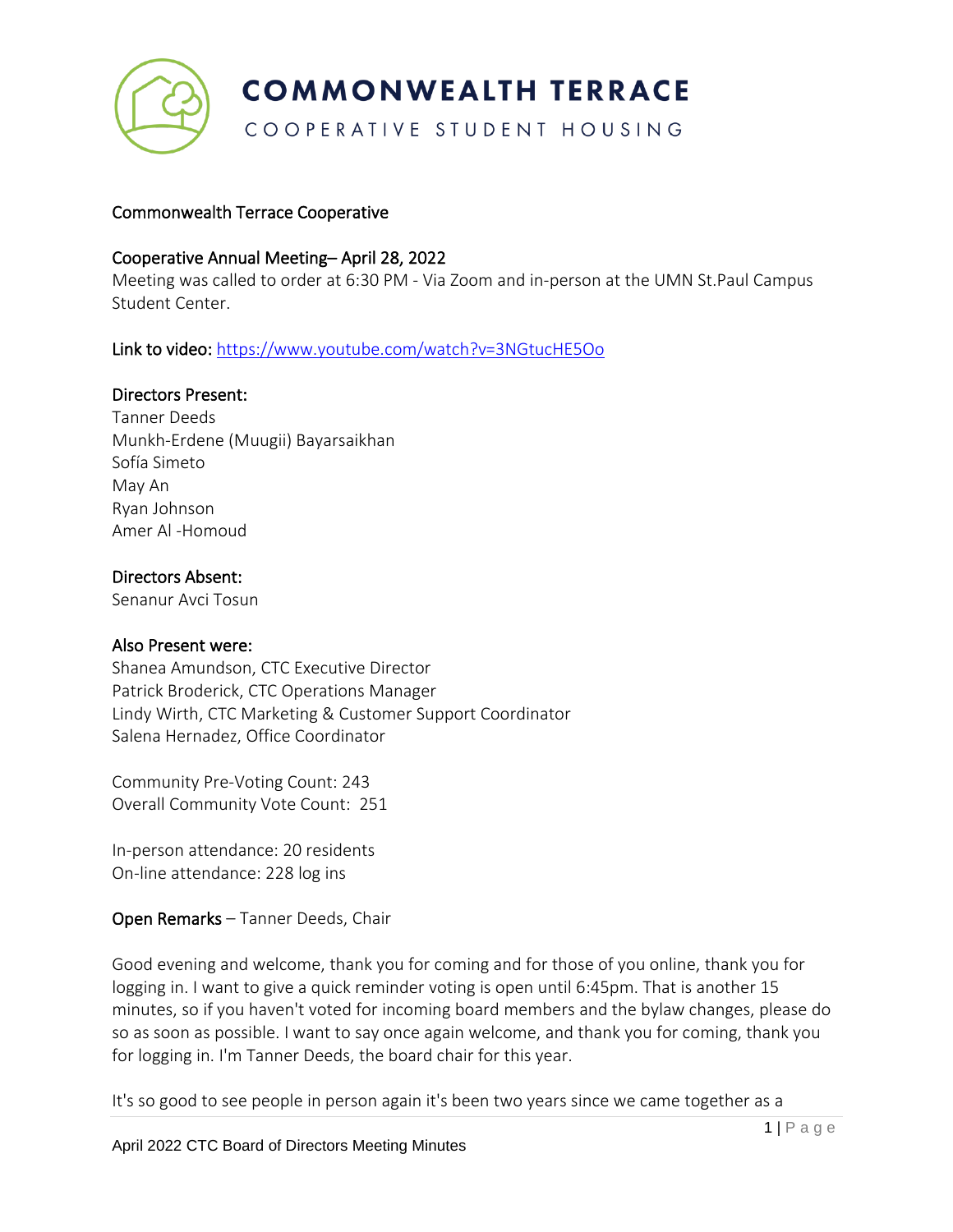

## COOPERATIVE STUDENT HOUSING

community, and even though it's only some it's nice to see our neighbors together. On behalf of the board of directors, I want to thank you for being a part of this Community, and today we're going to begin discussing the 2020-2021 fiscal year, this has been a year of change for CTC and, most of it has been very positive change.

The Board can attest that there's been a lot of new faces on the board coming to serve the Community over the year. So, thank you to each and every board member for your service this past year and, of course, this was a year of the continuation of the pandemic. The pandemic drove us apart put us inside and prevented us from meeting some of our new neighbors.

Tonight starts a new phase. Tonight, we begin coming together this weekend in various forms, we will have spring cleanup together. But tonight, we also need to talk finances security and other important topics have been brought to the Community.

## Financial Report of Cooperative – Ryan Johnson, Treasurer

Here is an overview of the finances for the fiscal year 2020-2021. In FY 2020-2021 there was a zero percent increase on rent. As far as the rental comparison the city of Minneapolis and St Paul. CTC had a 2% increase for FY 2021-2022 compared to the previous year for 2020-2021. The city of Minneapolis is that a 3.8% increase in the city of St Paul's out of 5.2%. CTC includes utilities, trash, water, electric, heat, and internet.

The audit broke even which is the goal with a fiscal year. We were about roughly \$900 in the red, which is a pretty insignificant amount, you want to break us even as possible in a fiscal year and we did meet that metric which is good.

The gross budget is about. 5.2 million and that's including like maintenance, University financial requirement, the Co-op expenses. The goal of the co-op is to maintain a low rental rate and be fiscally prudent and avoid net access funds so. We came close which was the key for this past year. One thing to call out is vacancy. There was a little bit of vacancy which contribute to the overall fund and the budget. The two charts above show that rents were appropriately price to effectively cover co-op expenses CTC continued priorities maintaining low rental rates and using strategies to help offset other costs.

## Expression of Co-ops Mission & Importance of Volunteer Work – May An, Board Representative

In a time when expensive 'luxury' apartments seem to be popping up on every corner, our student-run, democratic cooperatives have never been so important.

Cooperatives or Co-op housing is member-controlled housing. Residents that choose to become members of the co-op are not only "tenants", but an important part of the whole, allowing our communities to shape their members' vision.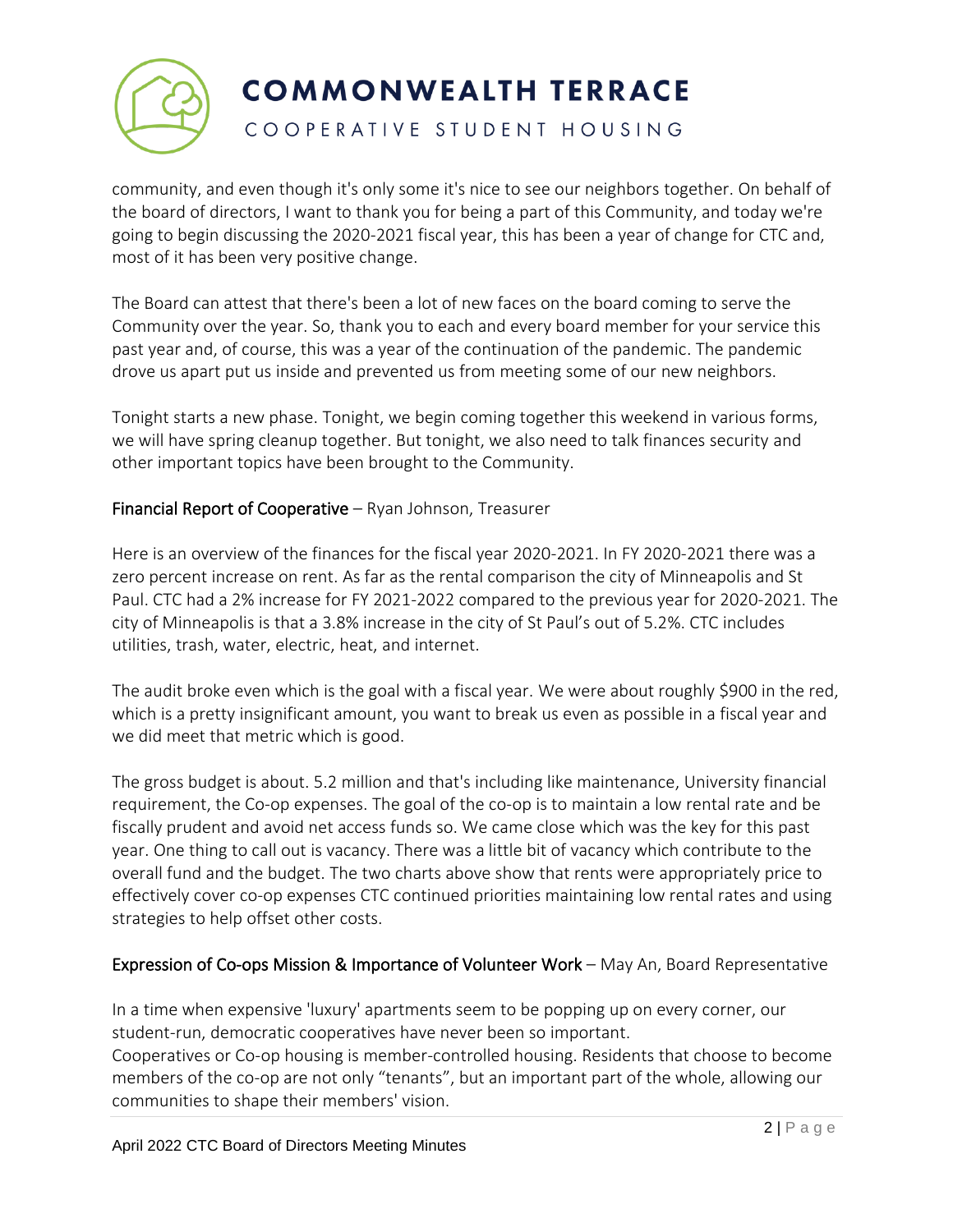

## COOPERATIVE STUDENT HOUSING

In fact, over 95% of our households are members, and these residents pitch in through regular duties, organizing and directing co-op initiatives through serving on the Board of Directors or various operational committees, as well as voting on policy changes, and participating in other activities on a voluntary basis. This means that anyone residing at CTC can choose to participate and have a voice in policies, procedures, activities, and improvements to our buildings and grounds.

Here are the main values to guide us having a successful co-op:

- Quality Environment: We take personal responsibility for making the co-op an affordable, well-maintained, welcoming, well-governed, transparent and safe living environment.
- Volunteerism: We value the principles and practices of the cooperative way of life, and understand that volunteerism is essential to building a strong community.
- Community: We promote friendly connections among neighbors as essential for building our co-op community.
- Inclusion: We value everyone's opinions, and make decisions together for the continuous improvement of the cooperative.
- Sustainability: We value sustainability; the choices that we make benefit not only current members but the wider community and those to come.
- Family: We value and support family life by promoting family-oriented activities.
- Diversity: We value and appreciate culture, lifestyle, and individual differences.
- Respect: In our interactions, we value professionalism, respect, and good communication.

Prior to the pandemic we held a great variety of community activities. Despite this, we have tried to make the most of it. We have had residents organize food drives and step up to assist those in need.

As we begin to return to a more normal state, it is time to return to our core value of volunteerism. Across this community there are brilliant people with innovative ideas for ways to help and improve our community. Together, we will continue to make CTC thrive.

## Volunteer Appreciation – Amer Al-Homoud, Vice Chair

Volunteering is an important thing that we all have to work on, because volunteering helps people to know more things, learn about each other's cultures and it helps to reduce our financial burden on CTC.

Whenever residents volunteer, it helps reducing the financial cost. Volunteering is something that everyone can do, whether signed up in advance or not. Volunteers take care of distributing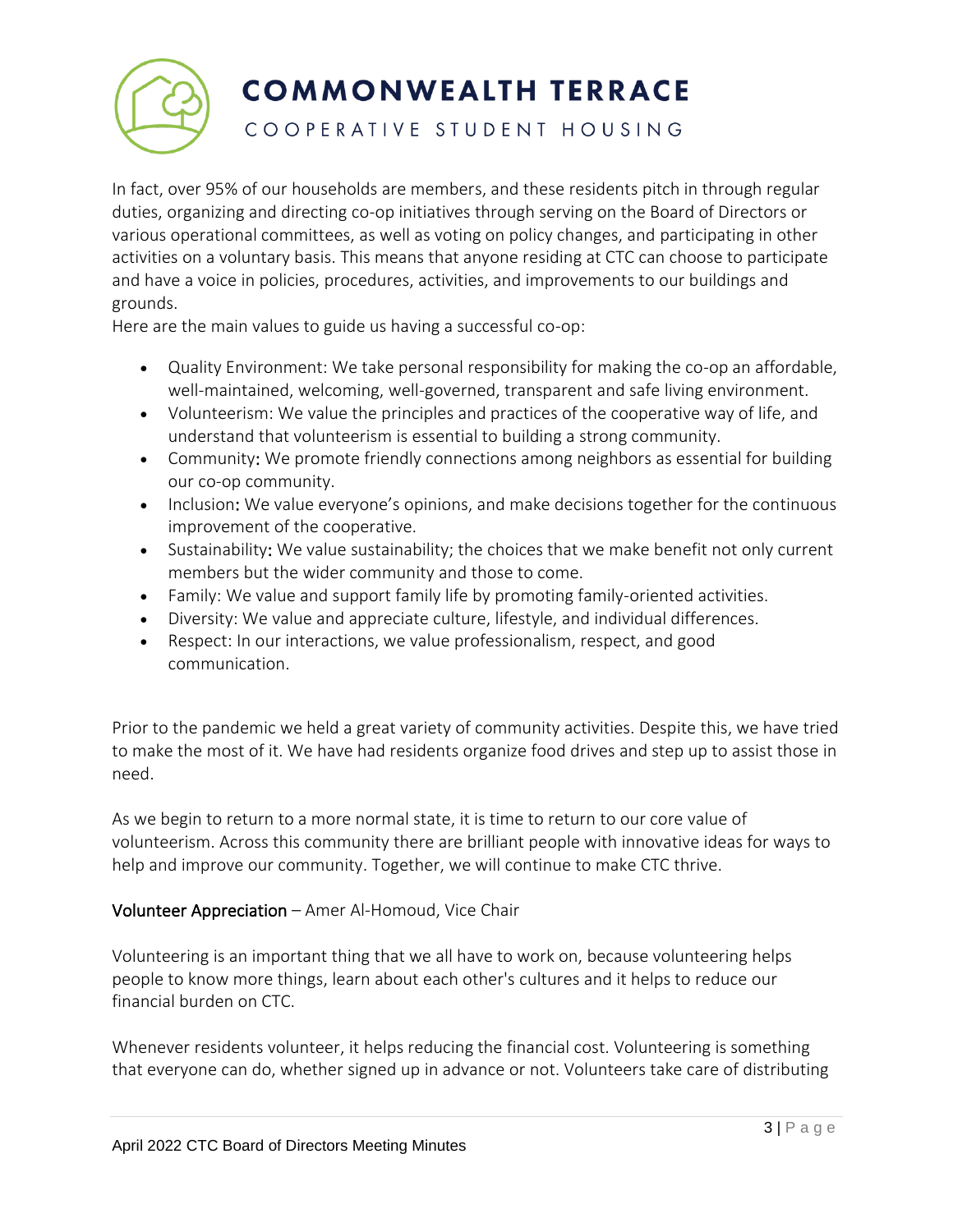

# COOPERATIVE STUDENT HOUSING

the roles and responsibilities in events. We have more than 50 people volunteering and doing some things within the community and even outside CTC, like the food collection.

I would like to urge people to volunteer board in the community and to participate in our volunteering events.

And if you have a good idea, please mention it to us and we will be doing that. It would be good to utilize the time of the kids efficiently and have them in organized sport and events activities. This is helpful of their growth and to organize them to make show them discipline within sports. I see kids in our community that have a lot of energy outside. We have experienced kids who create vandalism unintentionally, because they do not have activities to do.

We have a good skilled people in our community to use for all type of activities. I would like to focus on sports like doing tennis coaching, soccer coaching, basketball coaching, martial arts coaching any type of this coaching, and we may do some simple tournament and give them some incentive to have things and their vision and future. So, we need to step up and take initiative to be leaders in doing things in our community. With this I would like to end this, and thank all the people who have volunteered in our community.

## **Future of the Co-op**  $-$  Sofia Simeto, Board Secretary

As CTC board and together with the Management team we have been following the process of the development of the Saint Paul master plan since its first announcement and we also have get firsthand information from our Housing and Residential Life liaison who gives us University Updates in our monthly Board meetings.

## What we know so far is the following:

Although it is not stated in the master plan, we know that the University will not be investing capital monies in the one-bedroom and two-bedroom split model buildings due to the age of the buildings and the pending redevelopment plans. CTC was first notified of this starting in 2015 and it has developed in more details since then. This means that the investment to keep these units on-line is coming from CTC's operating budget or they would need to be set to be off-line and demolished. Future demolition is unknown, but is expected no sooner than 5 years from now. To account for this loss in income, proper financial planning is in place.

The U of M Twin Cities campus master plan (which includes St. Paul campus plan) was finally approved by the Board of Regents during their December 2021 session.

Although the plan does not specify the details of what the future development will look like, we know for sure that the CTC property will remain housing and will be reviewed to possibly include mixed use with commercial space.

We have also been informed by Housing and Residential Life that changes on the property following the master plan will probably not occur before 5-10 years but that the University will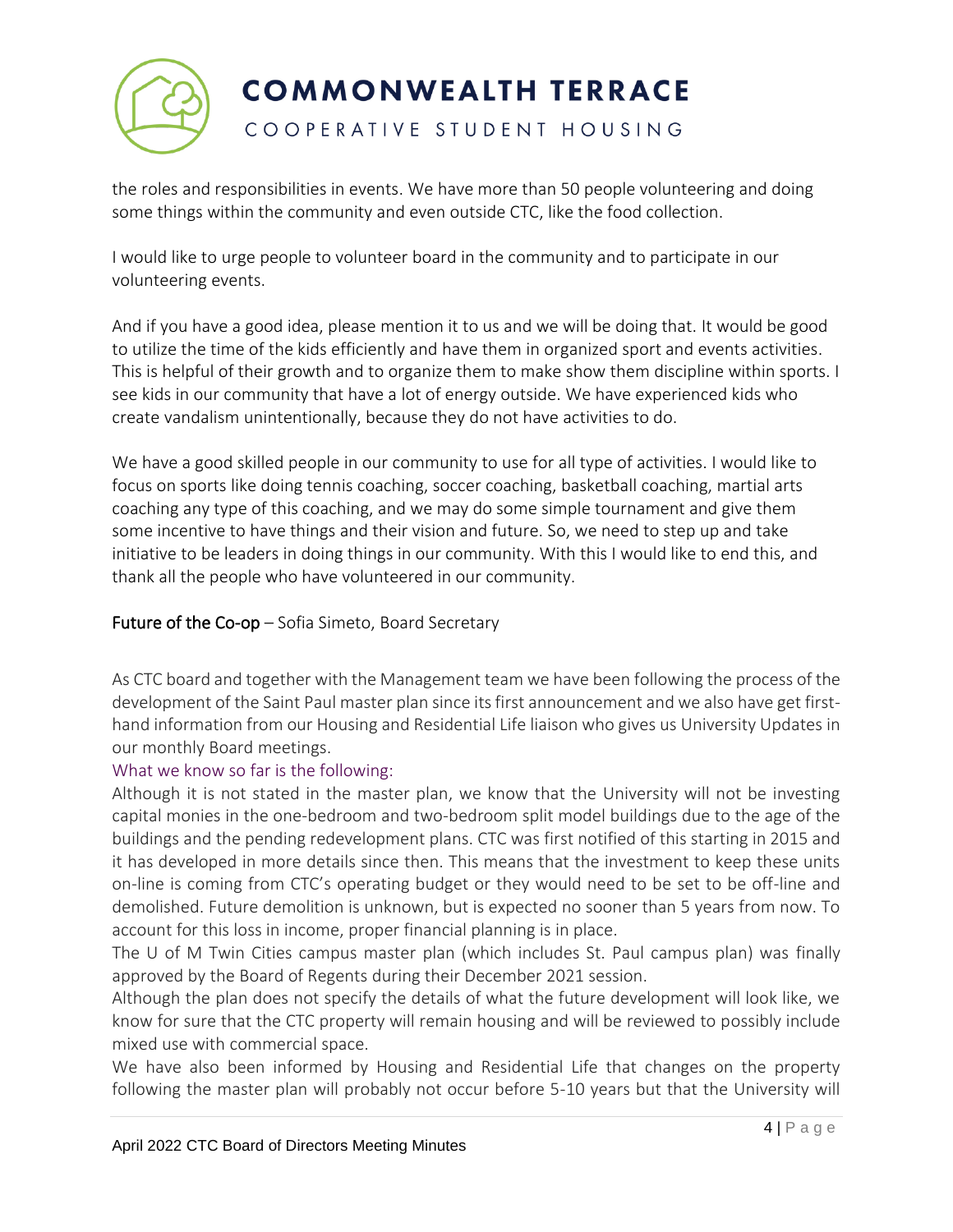

# COOPERATIVE STUDENT HOUSING

start building up reserves for the future redevelopment of the cooperative by raising the University Requirements CTC owes, at a rate of 4% annually.

CTC management is planning for the continued aging of the co-op and the challenges this brings. This will include strategic planning of failing buildings, when they need to become off-line in the future, how that will affect the income and the bottom line each year, and the impact that it will have on relocation of residents.

Knowing that the property is still designated for student housing in the future is really good news and if the cooperative model can be maintained and chosen as the continuing managing agent, an affordable housing option for students within a wonderful community will still be offered for the future students at the University of Minnesota. For that, we believe that it is very important that we take every opportunity to continue showing the importance of what our co-op provides to students and their families.

## Recognition and Welcome of New Board Members – Sofia Simeto, Board Secretary

And now I would like to thank and acknowledge Board members that had left and the ones that will join us soon:

I want to start by acknowledging all the former Board Members that greatly contributed to our community between 2020-2022 and that had to finish their term earlier: Tammara Walsky, Laura Eckhardt, Wei li, Mounisha Gorle, Kari Li and Damilola Mofikoya. Of course, I also want to thank the current board members some of whom are about to finish their terms (Senanur Avici Tosun and Tanner Deeds). Big Thank you to all of them for their contributions and their time at the Board. Also, a very special acknowledgment to our former General Manager Hadley Adkins for their great 15 years of service to our coop.

I would also like to thank you all for participating in our annual election for the available positions at the Board of Directors for the upcoming term 2022-2024, which is part of our bylaws. After closing the voting, I am pleased to welcome Ever Mkonyi, Manlin Cui, Taiwo Aremu and Jyoti Sanini Sharma as our new members of the Board and also special thanks to Ryan Johnson for running for another term. Sometimes it happens that a board member must step down due to personal situations and in such a case, we have to find a substitute to end that term. That happened several times during this past term but fortunately, we had volunteers that kindly offered their time and stepped forward to take the challenge: thank you Shengmei (May) An and Munkh-Erdene (Muugii) Bayarsaikhan. It is always great to see how new Board members bring renovated energy and new ideas to the team.

I firmly believe that our co-op provides a unique opportunity to experience a beautiful and diverse community life but also, the chance forthose willing to, to engage and make our own personal contributions. The co-op model gives us the unique opportunity to build our community the way we want, through the involvement of their members. So, after these past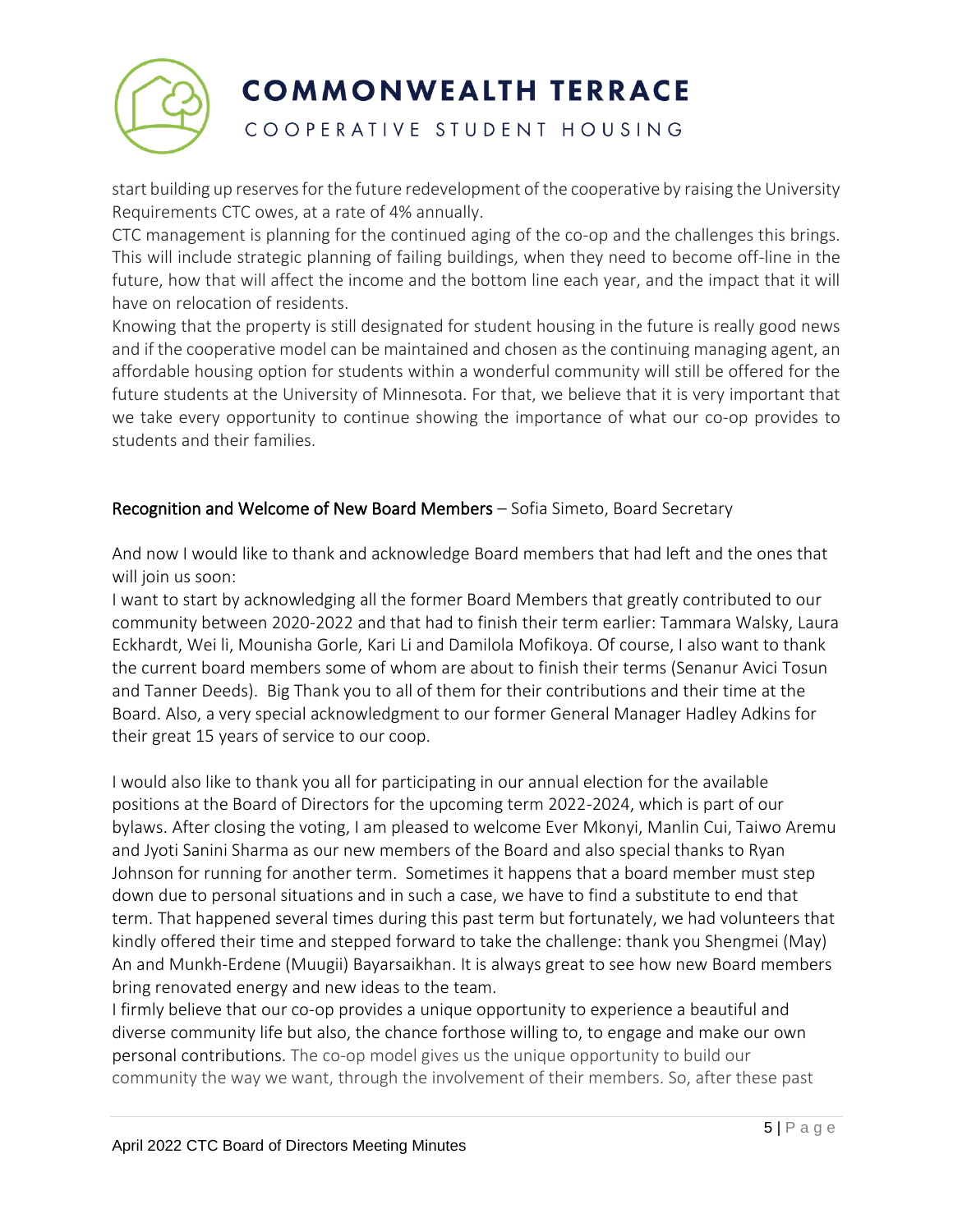

COOPERATIVE STUDENT HOUSING

challenging years, I hope that we will soon have the chance to keep strengthening our beautiful community and keep enjoying living here at CTC.

#### Final Candidate Vote:

All five board candidates received over 55% of the votes and will now serve the upcoming 2022- 2024 term.

Taiwo Aremu Manlin Cui Ryan Johnson Ever Mkonyi Jyoti Sanini Sharma

#### Results of Bylaw vote- Tanner Deeds, Chair

Voting is closed on the amendments to the bylaws with 251 votes casted. There were 230 yes, 21 no was about 92% of the vote.

Vote passes for the approval of the Amended Bylaws.

The bylaws have been amended we'll now turn to a Q A.

Community Voices (Q & A) – Tanner Deeds, Chair, and Amer Al-Homoud, Vice Chair Main topics discussed: Safety, Financials, Laundry Machines, policies.

*This is a summarized version of questions submitted in advance of the meeting and in-person at the meeting.*

*\*Management will continue follow up.* 

Q: Please talk to UMPD to increase cameras to vulnerable points of CTC to reduce catalytic converters thefts. We would like to know which actions have been taken place to improve security?

A: UMPD has put camera trailers on property in areas that have had high theft. The only way to indicate when and where to do this is if proper police reports are submitted. If you ever have questions, please reach out to UMPD, they are always willing to talk to residents and regularly works with CTC management about increasing patrol, putting in mobile cameras and partnering on events. The latest news is that UMPD is working with MN Depart of Commerce on a program to provide adhesive ID strips for high profile vehicles for catalytic converter thefts. This program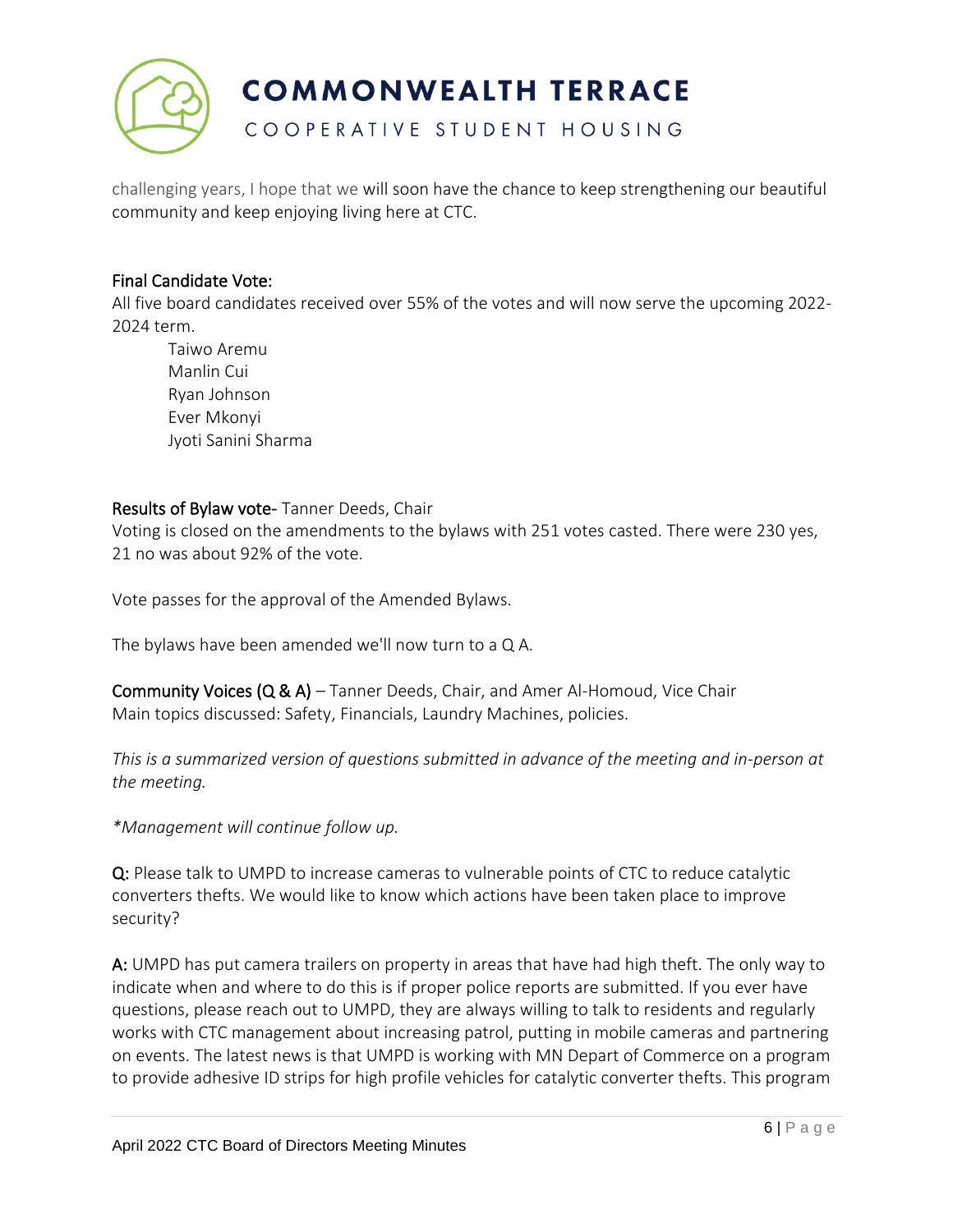

# COOPERATIVE STUDENT HOUSING

will be coming to CTC in the upcoming months for those who qualify. There have been arrests made because our community has been very descriptive when calling police.

Q: The thefts (bikes and catalytic converters) in CTC are getting out of control. I personally think police patrol is essential but far from being enough. What is the perspective of CTC as a whole and the board about actual actions to remedy this crisis? I think a combined effort from the residents might be a good option without an increase in cost.

A: Current reporting shows that we have had an increase in theft, especially catalytic converts in our community. Yet, we are still considering a very low crime area according to reports given by UMPD. The Board has discussed options of private security and neighborhood watch and organized foot patrol. Privatized security is not a feasible option due to cost and with in-depth discussions with UMPD, neighborhood watch has been successful. We are reminded that it does not have to be organized watch, simply looking out your window and recognizing things that are out of the ordinary and making a call to 911 has proven successful with UMPD making arrests after a call was made from CTC. Officers have informed us that those who call from CTC give really good descriptions to help them make arrests. We have also had great discussions with UMPD about Bike thefts which is common across campus. The best thing you can do is to use a heavy-duty lock such as U-lock and write your own serial number from the frame of the bike so you can properly identify it if it is recovered. It is also to note serial numbers to any items such as computers as well. Take picture of bike or have unique marking that you can add to your police report to help in the case.

Q: Is there going to be a rent increase by Summer 2022? If so, how much?

A: There will be an increase in rent effective July 1, 2022, following the start of our Fiscal year. This increase was officially announced in the April Terrace Times. A greater explanation is [on our](https://www.umnctc.org/residents/news/rental-rate-2022-2023.html)  [webpage](https://www.umnctc.org/residents/news/rental-rate-2022-2023.html) that we can try to put in the chat now. However, the rent increase will range between 2.75-3.25% depending on the unit type. The board voted on the approval of this increase after it was reviewed by the finance committee. A large contributing factor to this increase is our required 4% increase from the University Requirements. The Budget is looked at closely on what to cut so that this 4% is not reflected directly to the rent increase for the residents.

Q: The increase in 2022-23 rent: Last year when rents increased, we were told that rent would not increase this coming year. If the UofM is charging more to CTC, there must be different ways to find this money than charge current residents to pay for a future project that we will not reap the benefits of. Can we reduce the amount of laundry units (the laundry machines are so old they don't clean clothes effectively - and they are extremely expensive for the quality of cleaning)? Can some of the landscape management be moved onto residents? I refuse to believe that the only option to meet the UMN expectations is to charge residents more rent.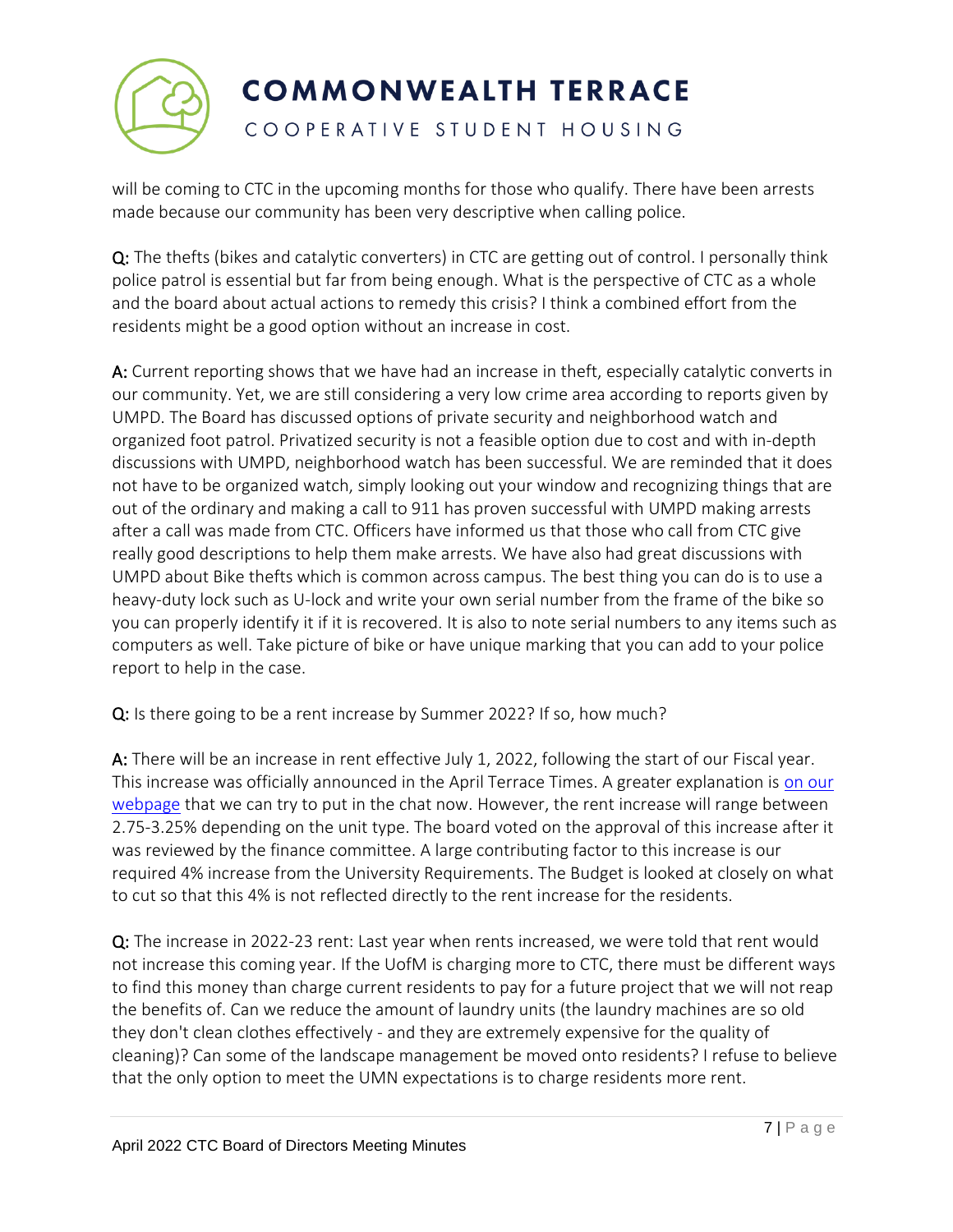

COOPERATIVE STUDENT HOUSING

A: The CTC resident board makes the decision to approve the budget which accounts for the rent increase. The budget is drafted with our not-for-profit mission of breaking even. Such promises of not raising rent would not and could not be made as costs may go up or down, but more typically they go up in utilities and expenses. The rent will likely always be increased, as with other market rate properties, however we are still making cuts in the operating budget, so the full University increase is not reflected on the residents to the best of our ability.

Q: Can we receive operating costs?

A: Reach out to the office to schedule a meeting to discuss further. \*Join the finance committee to break down the specifics and review and recommend the budget approval.

Q: Is the house rent inflation balance with the salary of a graduate student?

A: We understand that the salary of graduate students is not going up and when the University required a 4% increase, one of our first question was, "Do you consider that Students stipend are not increased when raising the University Requirements?" Of course, it is considered, which is why we tried to minimize the rent increase to not fully reflect the 4% increase of the university requirements and utility increases.

Q: We have had a few questions regarding the Laundry Machine functioning and price, so I will address that as an entirety. When will the community take action to improve the washing machines? They are expensive and not working efficiently and this is unhealthy! Laundry Machines Rent increases. Laundry issue is important, and I think so many people reflect on that! When will the community take action to improve the washing machines? They are expensive and not working efficiently and this is unhealthy!

A: CTC was recently informed by BDS Laundry that the number of work orders submitted for the machines on property is just a fraction of what they normally see for a property our size. What this tells us is that there needs to be greater reporting when and if a machine is not performing as it may need additional maintenance. Additionally, some machines do work fine, so if BDS Laundry can know which machines are not performing well, they can investigate what might be causing the poor performance. It will be up to residents to become more vocal and submit their concerns about machines as soon as a problem arises. As a resident, please report directly to BDS and follow up with the CTC office. The current Contract with BDS ends March 2024, in which the Board will be starting to work on investigating new contracts alongside management leading up to that time. The contract in which we have, does have a 3% increase that is to reflect on the vending prices (i.e., the residents) however, management has absorbed that cost with the budget, so it doesn't directly reflect on the residents cost. Management will also continue to look in to ways to improve cleaning of machines and have continued discussions with BDS.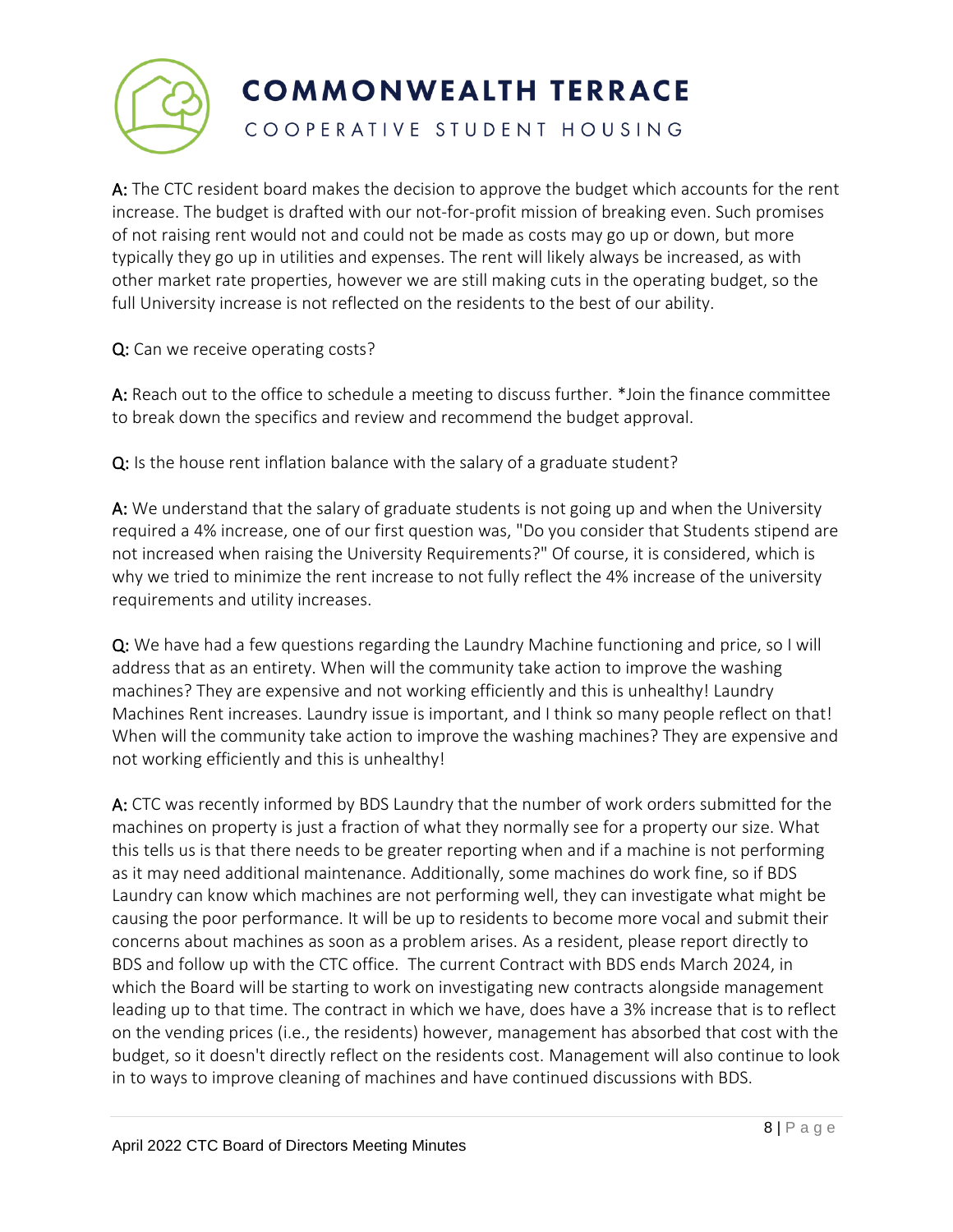

Q: Residents are loud using laundry.

A: Quiet hours are from 10pm-7am, if it is within this hours, report the issue and discuss with your neighbors.

Q: Services are not good with BDS. Is there a way we can contact the company to improve the services while we are still continuing our current contract?

A: With continued reporting, it will eventually need to be replaced. Report to Management, so they can discuss with BDS. *\*Management will follow up with BDS on resident concerns about service.*

Q: Can we have a systematic way of reporting machine issues?

A: Report to both BDS and Management. Management does have notes on tickets reported to BDS and will follow up. As mentioned, we have very few reports to BDS to fully understand issues that are being expressed.

Q: There is still no place for residents to discuss the competency of ward reps.

A: Community voices are always encouraged by completing the resident voice form online. Many changes to the Ward Rep position are coming that will both make it easier for the Ward Representative to do a better job as well as increase their accountability to CTC Management and by extension the residents. No announcements have been made yet as some of those changes have seen some delays due to staffing changes at CTC. Please follow up with Operations Manager Patrick Broderick for more details on these changes.

 $Q$ : Is there a way that we could get timely updates about landscaping/green spaces projects. And more consultation about this one. No input is gotten from members for setting up new "gardens" that do not look pretty at all, require more maintenance, and where grass was way much better.

A: We would encourage you to reach out to the Operations Committee with any concerns about the green spaces as they are the official resident-run committee that considers all potential landscaping and community improvement projects. They have had input for years on each project considered for the CTC property. Updates are in emails and website as well.

Q: What is a possibility of having an indoor sports room with necessary equipment's such as but not limited to chess, carrom, table tennis etc.?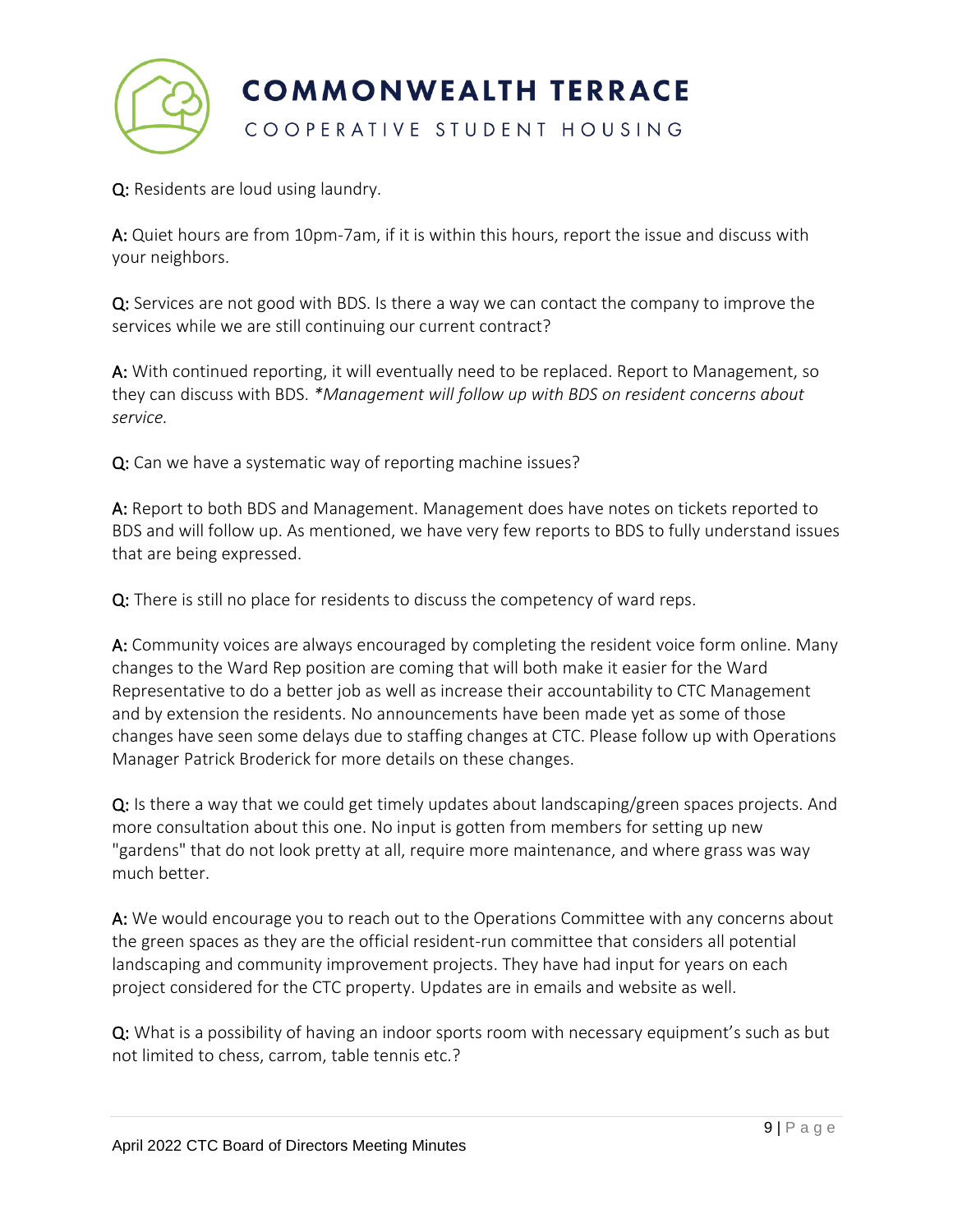

COOPERATIVE STUDENT HOUSING

A: Indoor space is limited. What is available is table tennis but is not permanently set up. To have a space designated to only these games would mean that we would have to either remove the current playroom or music room to replace with these items. The Community Center Upstairs room is available to set up Table Tennis and other items which can be reserved for free by all residents. The Community Center Kitchen could also be available for games upon reservation. If you have requests to specifics, please email the office at ctc@umnctc.org.

Q: Is it OK that some neighbors have a complete messy their backyards? What actions are being taken for cleaning in the common areas of CTC, especially the cleaning of abandoned objects from past CTC residents.

A: No, it is a requirement that residents keep order and have proper yard spaces and plantings. Annual Yard Inspections for Spring will take place the week of May 2nd and we can share a link in the chat for more information. Maintenance will report on uncleanly Yards periodically throughout the year and we have announced inspections for residents to be prepared. If any residents feel that their neighbors are not in compliance, you can report this to the office to have a proper inspection be completed. As to abandoned items, management does initiate a tagging event annually to remove bikes, grills or other items left on property to help remove the abandoned clutter. Watch your community announcements for these details.

Q: We have a few questions regarding our current Pet policy and needing clarification of it.

A: Our pet policy can be found on [our website](https://indd.adobe.com/view/e989f5bf-8cad-46c8-b895-5ca06fe930a0) or requested from the office if you need more clarification. I will see if we can get the link in the chart below now. Our policy does not allow dogs; however, we allow up to 2 animals including cats, rabbits, caged animals and aquariums. It has also been expressed the comparison that Como Student Community Cooperative has changed their pet policy to allow dogs and we should do the same. The CTC board did investigate opening the policy when CSCC did, but it was voted against at that time. We thank you for your feedback and we will look at adding this to an agenda item for this upcoming term to re-evaluate again.

Q: Why only 5 candidates for 5 representatives? What's the point of voting then?

A: While voting may appear unnecessary with an equal number of openings and candidates, the election process is constituted in the cooperative's bylaws to affirm our members' democratic control of the co-op.

Q: Are there any updates from UMN about the St. Paul construction plans and if that will affect CTC?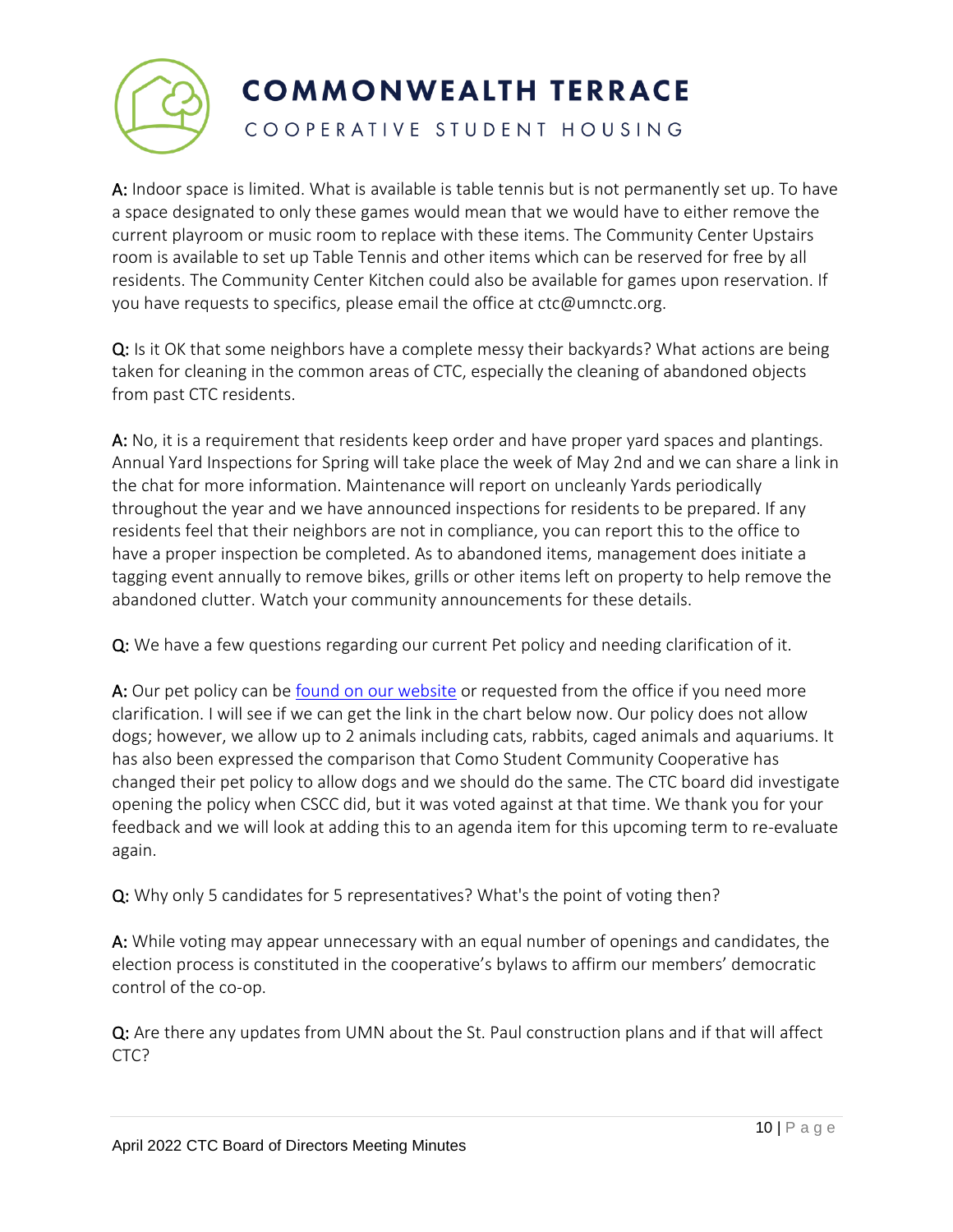

## COOPERATIVE STUDENT HOUSING

A: As Sofia mentioned earlier in our meeting the U of M Board of Regents passed the Master Campus Plan with CTC property being slated for redevelopment. The timeline for this is not yet set yet is likely to start in 5-10 years. The Board of Directors continue to ask pertinent questions in the monthly board meetings to our Liaison in Housing and Residential Life to ensure we are aware of plans when they come about. We don't yet know exactly how the future redevelopment will affect CTC.

Q: Car parking Spot reservation should be made for each household.

A: CTC had reserved parking spots for each household about 6 years ago, and it was voted to move to open parking as it is today. Each household is given one spot guaranteed for free. We will note your comment of wanting this looked at and reviewed again, however it is not a quick change.

Q: Pest Control concerns and wondering if it is possible to look for a new pest control service.

A: \*management will look into current contract, call backs by residents and review services for future changes.

## Closing Remarks – Tanner Deeds, Chair

So, thank you again for coming. Thank you everybody who's here in person, and who logged in and welcome to those new board members.

And thank you to this year's past member for your service. but rather than saying goodbye and good luck for another year. I want a different phrase to be what we leave with, and that is: let's get to work CTC! Let's get to work on the management side because you're a part of our community, too.

Let's get to work on making sure the transition is clear, and that there is an agenda and path forward for all residents, and that next board to the future board. Let's get to work on your vision for the community. Let's get to work on the things you want to change and continue and emphasize to the residents.

Let's get to work on making CTC the model for student community cooperatives. Let's make it a place everyone wants to live in so I'm going to challenge you to do 2 things when you see something beautiful, wonderful, and nice, whether it's a blooming tree or someone picking up trash: point it out to your neighbor and pointed it out to the community as a whole through the various Facebook pages.